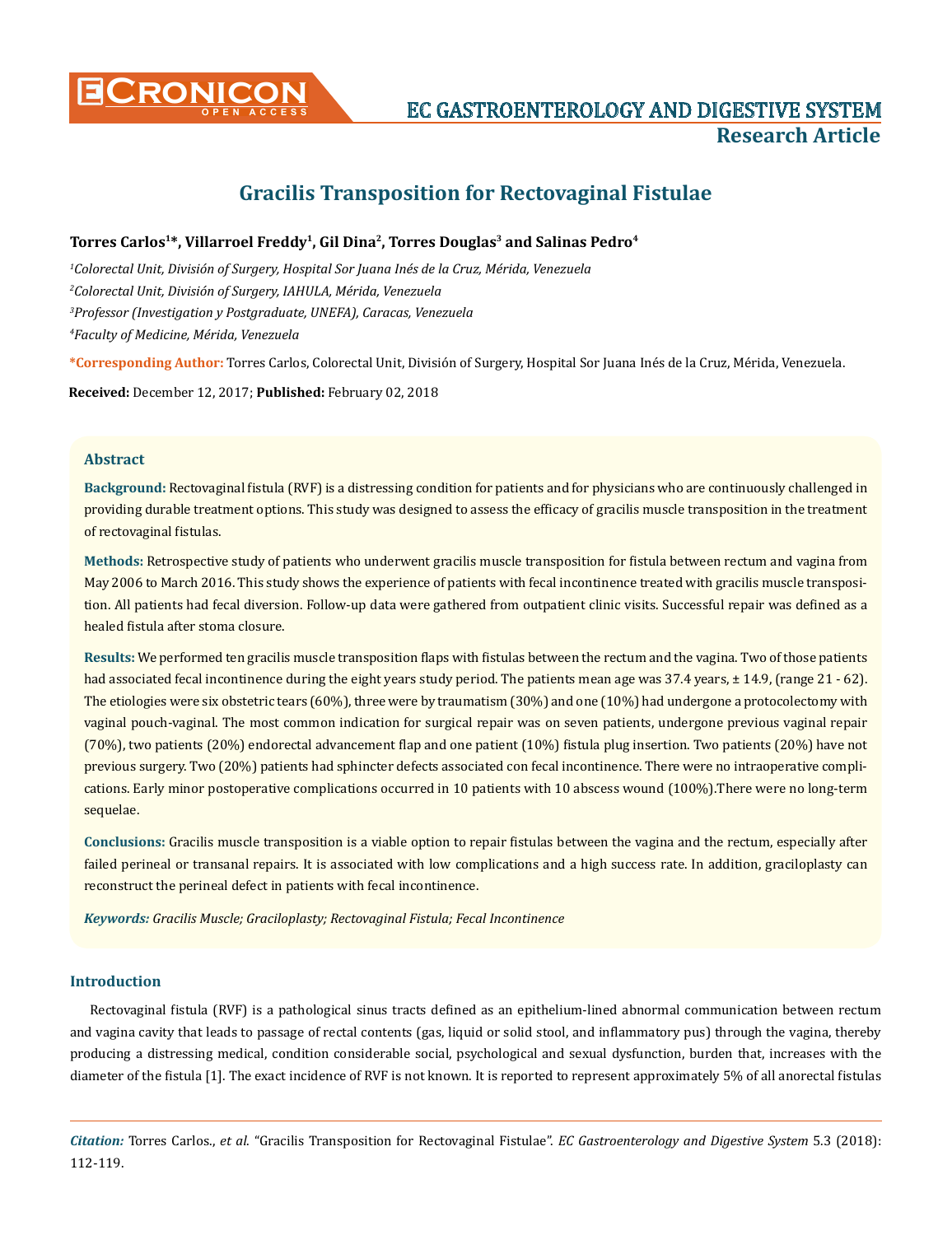[2,3]. The United Nations estimates that two million women live with an obstetric fistula and that 50,000 - 100,000 new cases occur every year [4]. Most (RVF) are caused by obstetric trauma (postpartum rectovaginal fistula 88%). The total number of cases corresponds to 0.1% of all vagina births [5]. The reported frequency of RVFs following low anterior rectal resection reached 10% [6-9]. These etiologies include the result trauma inflicted by violent acts or foreign bodies as well as trauma during obstetric, gynecologic, or colorectal surgeries, Crohn's disease, mucosal ulcerative colitis, pelvic neoplasia (cervix, rectum, vagina, or leukemia) [10,11], infection (cryptoglandular or diverticular abscess). To the formation of RVF contribute history of pelvic irradiation, neoplasia (restorative proctectomy) [12-14]. Alleviated by fecal diversion, these fistulas seldom heal spontaneously [15]. In recent years, rectovaginal fistula has been an increasingly common complication following hemorrhoid or pelvic floor surgery, particularly in cases where staplers or foreign materials were used [16-20]. Most patients with rectovaginal fistulas require surgical treatment. Numerous surgical procedures have been described for the treatment of rectovaginal fistulas, but none has been universally accepted as the procedure of choice. Among the procedure are fecal diversion, primary repairs [21] endorectal advancement flap, coloanal sleeve anastomosis [20], transposition flaps (omental), and various muscle flaps: bulbucavernosus, rectus abdominis, gracilis [20,21], none of which has gained wide acceptance as the procedure of choice. The diversity in treatment methods, combined with the limited reported success rates, attests to the complexity of this difficult condition. RVF are complex fistulas that pose significant surgical difficulty. The techniques available vary based on surgeon expertise and patient tissue viability. The aim of this study was to review our experience with gracilis muscle transposition to assess its efficacy on the surgical treatment of rectovaginal fistula in patients with fecal incontinence secondary to vaginal trauma.

# **Materials and Methods**

We performed a retrospective study of all patients who underwent gracilis muscle transposition flap in our institution from May 2006 to March 2016, in order to repair the fistulas between the rectum and vagina arising from diverse etiologies. The RVF in patients were associated with fecal incontinence secondary to vaginal trauma. The patients with fecal incontinence were asked the Wexner score, as was described by Jorge and Wexner [22]. The patients data obtained included demographic, clinical, and operative data collected from the patients' medical charts, such as age, comorbid conditions (diabetes or cardiac disorders). The fistula characteristics analyzed data included etiology, history of prior surgical repairs, type of prior repairs, need for fecal diversion with a stoma, duration of fistula symptoms, and fistula dimensions. These patients failed previous repair attempts or had a history of pelvic irradiation. Follow-up data were gathered from outpatient clinic visits. All patients received preoperative physical examination. Data regarding patient´s follow-up were obtained from the last office visit. The gracilis muscle can be taken from either the left or right thigh, however we preferred to use the left one. Statistical analysis was performed using the computer statistical package Instat (1993). A p value of < 0.05 was considered statically significant.

#### **Surgical Technique**

The use of a muscle transplant was first described by Byron., *et al*. in 1969 [24], for the repair of radiation-induced recurrent rectovaginal fistulas. Corman., *et al*. [26] first describe the management of fecal incontinence by gracilis muscle transposition. Preoperatively, all patients had establishment of fecal diversion colostomy, before (as part of previous operations or repair attempts) or at the time of the transposition procedure. The technique of gracilis muscle transposition for the repair of rectourethral fistula has been previously described by [28]. Three inner longitudinal skin incisions of 3 to 5 cm were made along the medial part of the thigh (Figure 1A), and the gracilis muscle was released from its tibial insertion (Figure 1B, 2, 3).



*Figure 1A: The thigh skin incisions (from Zmora., et al. 2003).*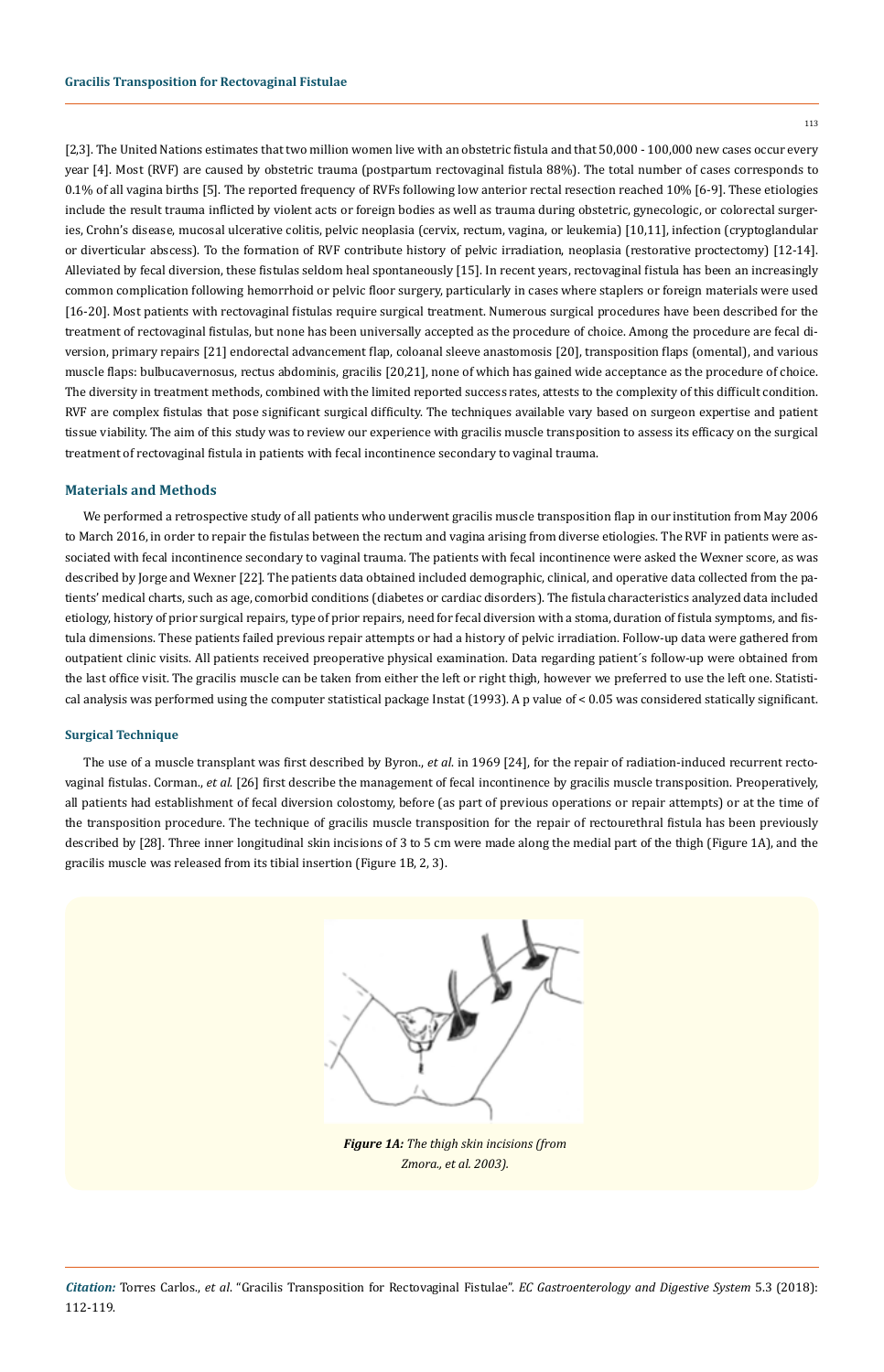Before skin closure, a small suction drain is placed in the perineal wound and the thigh incisions are closed. All patients received postoperatively antibiotics within 6 days after surgical procedure. All patients were under general anesthesia, and operated on either in the lithotomy position.



*Figure 1B: Gracilis muscle mobilization (photo of first author).*

After 8 weeks follow-up period the thigh and vaginal incisions were well healed. The success of graciloplasty was defined as closure of the fistula with no recurrence and was determined by the patient's feeling of absence of air trapping or vaginal secretion, which is a highly sensitive marker in the case of recurrent fistulas.



*Figure 2: Incision is made between the anus and vagina.*

*Citation:* Torres Carlos., *et al*. "Gracilis Transposition for Rectovaginal Fistulae". *EC Gastroenterology and Digestive System* 5.3 (2018): 112-119.

114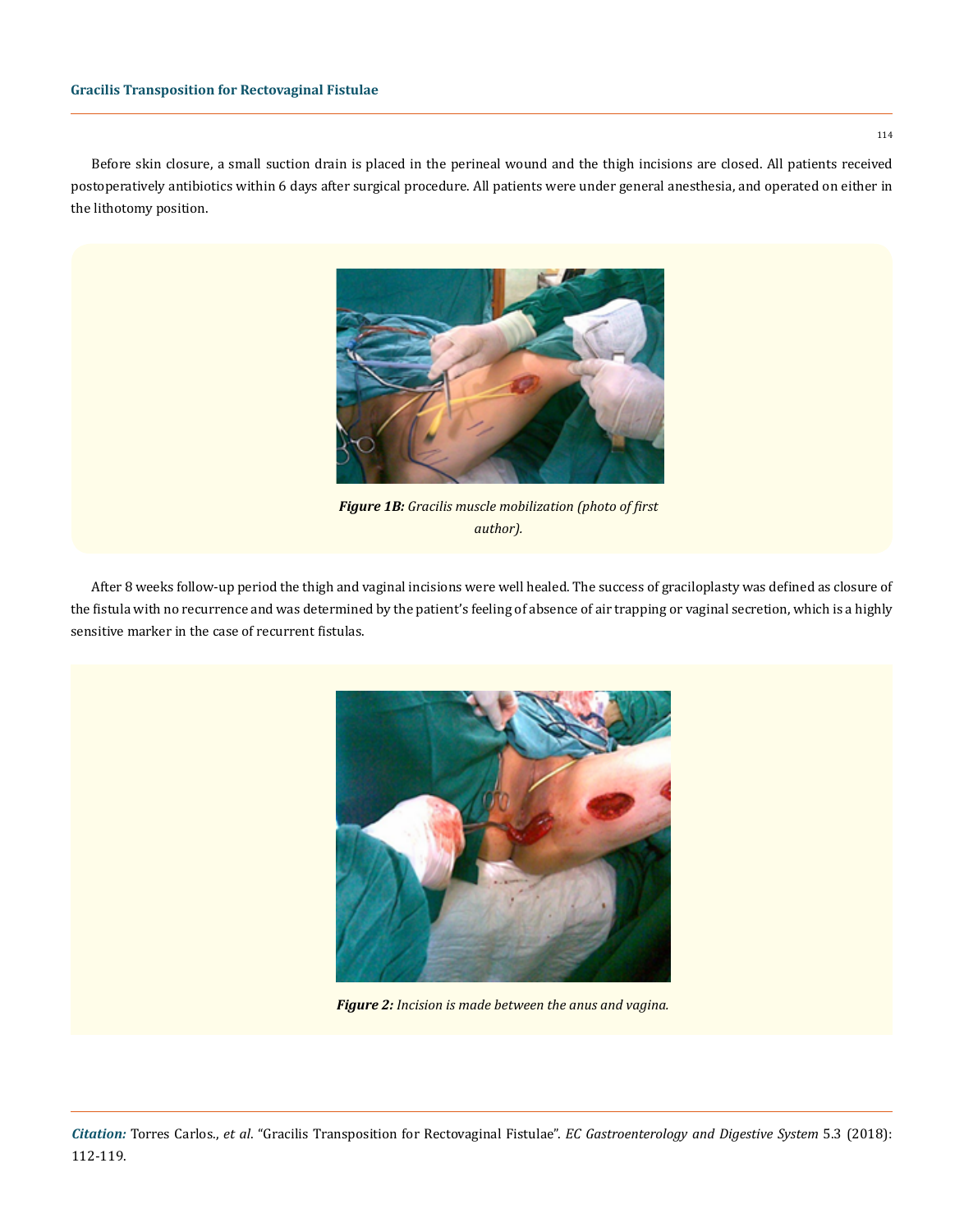

*Figure 3: The muscle is then secured to the apex of the dissection to hold the muscle in place (photo of first author).*

Fistula closure was tested in every patient by clinical examination including rectoscopy, air insufflation, and gynecologic examination with methylene blue and not leaks to vagina was detected. Examination revealed no recurrence and the colostomy was then closed.

#### **Results**

We performed ten gracilis muscle transposition flaps with fistulas between the rectum and the vagina, of which two patients had associated fecal incontinence during a study period of eight years. Patients mean age was 37.4 years, ± 14.9, range 21 - 62. The etiologies were six obstetric tear (60%), tree were by traumatic (30%) and one patient who had undergone a proctocolectomy with pouch-vaginal (10%). The indication for surgical repair were: seven patients undergone previous vaginal repair (70%), two patients endorectal advancement flap (20%), one patient was fistula plug insertion (10%), two patients haven't previous surgery, two patients had sphincter defects associated with fecal incontinence (Figure 4). The patients with fecal incontinence reported improved Wexner incontinence score after the procedure (18/3 points), with a significantly improved quality of lifestyle 1 year after treatment. Operation time varied from 180 - 300 minutes (237 ± 36). The left gracilis was used in nine patients. One patient was used right leg because lower limbs varices. The median follow-up time was 19 (range 8 - 24) months. The mean fistula duration time was 6 months (range 3 - 12 months). The mean time of stoma closure was 7.6 months (range 4 - 14 months) after graciloplasty. The mean days stay at hospital was 5 (range 4 - 6 days) There were no intraoperative complications except for moderate blood loss in two cases. Early minor postoperative complications occurred in 10 patients (100%), 10 abscess wound (100%), five patients with wound dehiscence partial a little bleeding (50%), two patient had medical complication lower limb pain (20%) and in the colostomy closure site in two patients (20%). There were no long-term sequelae. An additional positive effect of the graciloplasty was the reconstruction of the perineum which is usually traumatized, and of scar tissue with a vascularized muscle.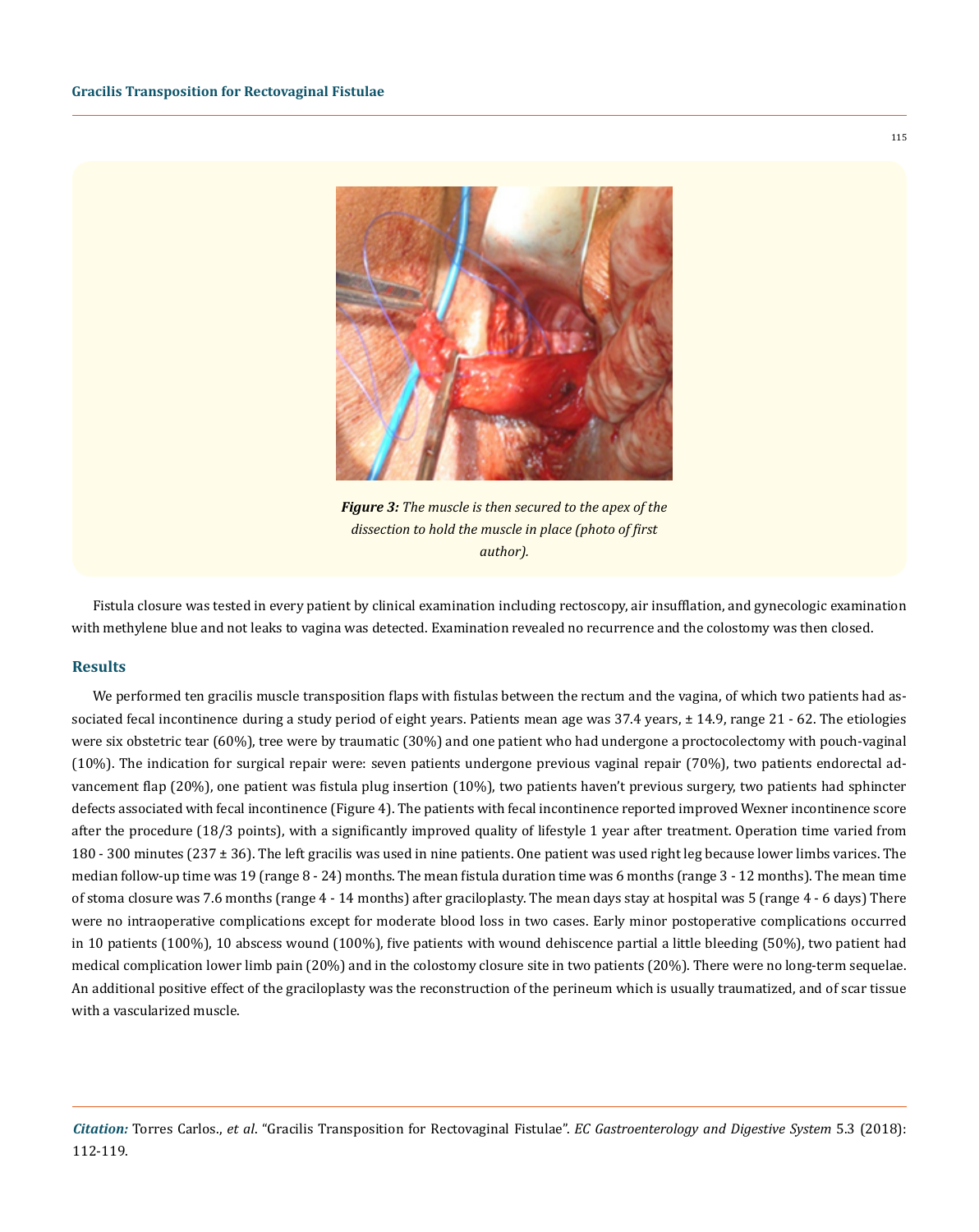

*Figure 4: Transposition of the gracilis muscle in (a) neosphincter or (b) single plastic position (Taken from Fürst., et al).*

#### **Discussion**

Rectovaginal fistulas (RVF) are a distressing medical condition in women of any age. Treatment requires an experienced surgeon and the application of an appropriately chosen technique. Various surgical procedures have been suggested to repair the fistula [13-15]. The gracilis muscle is one of five adductor muscles of the thigh and is well suited to repair RVF due to the proximity of its vascular pedicle to the perineum, its adequate length and minimal functional donor-site morbidity [27]. The etiology of the fistula, duration of its presence, choice of operative procedure, health of surrounding tissues, presence of a diverting stoma are suspected factors that may contribute to operative outcomes. Obstetric injury is the most common cause of RVF described in the literature [1-9]. The present study identified obstetric trauma as the main cause of RVF (60%). This fact is not surprising given the large referral base for obstetric trauma seen in our institution perhaps due to the great number patients referred at colorectal surgery service. Inflammatory bowel disease (mucosal ulcerative colitis), is another contributing cause to rectovaginal fistula with rates between 6% and 23% [16-18]. The present study identified ulcerative colitis in one patient (10%). In this study we performed graciloplasty in eight patients. We observed a closure of RVF in all patients in a mean follow up period of 3.4 years, no recurrence of fistula was observed. Sonoda., *et al*. reported successful repairs in 43.2% of 37 patients who underwent the endorectal advancement flap to treat RVF of varying etiologies. In this study endorectal advancement flap was used in one patient (10%), with recurrence fistulae after surgery [31]. Furst., *et al*. described 12 patients who received gracilis flaps for RVF treatment, and only one patient had fistula recurrence [32]. In our study no recurrence occurred since, all patients had healed fistula. Wexner., et al. reported 17 patients who underwent RVF [15] or pouch vaginal fistula [2] repair. Two patients had a second gracilis flap placed: one due to flap necrosis at the time of first procedure, and the other due to a persistent anoperineal tract Complications included thigh pain and infection [33]. Lefevre., *et al*. [34] described eight patients who had gracilis flap repair for rectovaginal fistula. Six were successful. Two of the eight patients had perineal wound infection. In our study all patients had perineal wound infection. Complications included lower limb pain, wound infection, delayed healing wound perineal. Long-term complications were not reported. Ulrich., *et al*. [35] reported successful outcomes in seven of nine patients. Nassar reported (100%) success in 11 patients using a gracilis flap [36]. The largest case series of patients in whom gracilis flaps were used to repair RVF comprised 24 patients, with a 79.2% success rate at a median follow-up of 28 months [10]. Specific complications pertaining to gracilis muscle use are not reported in that study. A systematic review published in 2014 found an overall success rate of 73% (range 0 - 100%) when using gracilis muscle transposition for complex perineal fistula, including RVF and reported a complication rate ranging from (0 - 49%) [7]. Many authors have analyzed the influence of different factors, such as sex, previous operations, the presence of a diverting stoma or Crohn's disease on the healing rate of RVF [6,15,17,19,22,24,25,37]. Table 1, summarizes the latest published success rates of RVF repairs.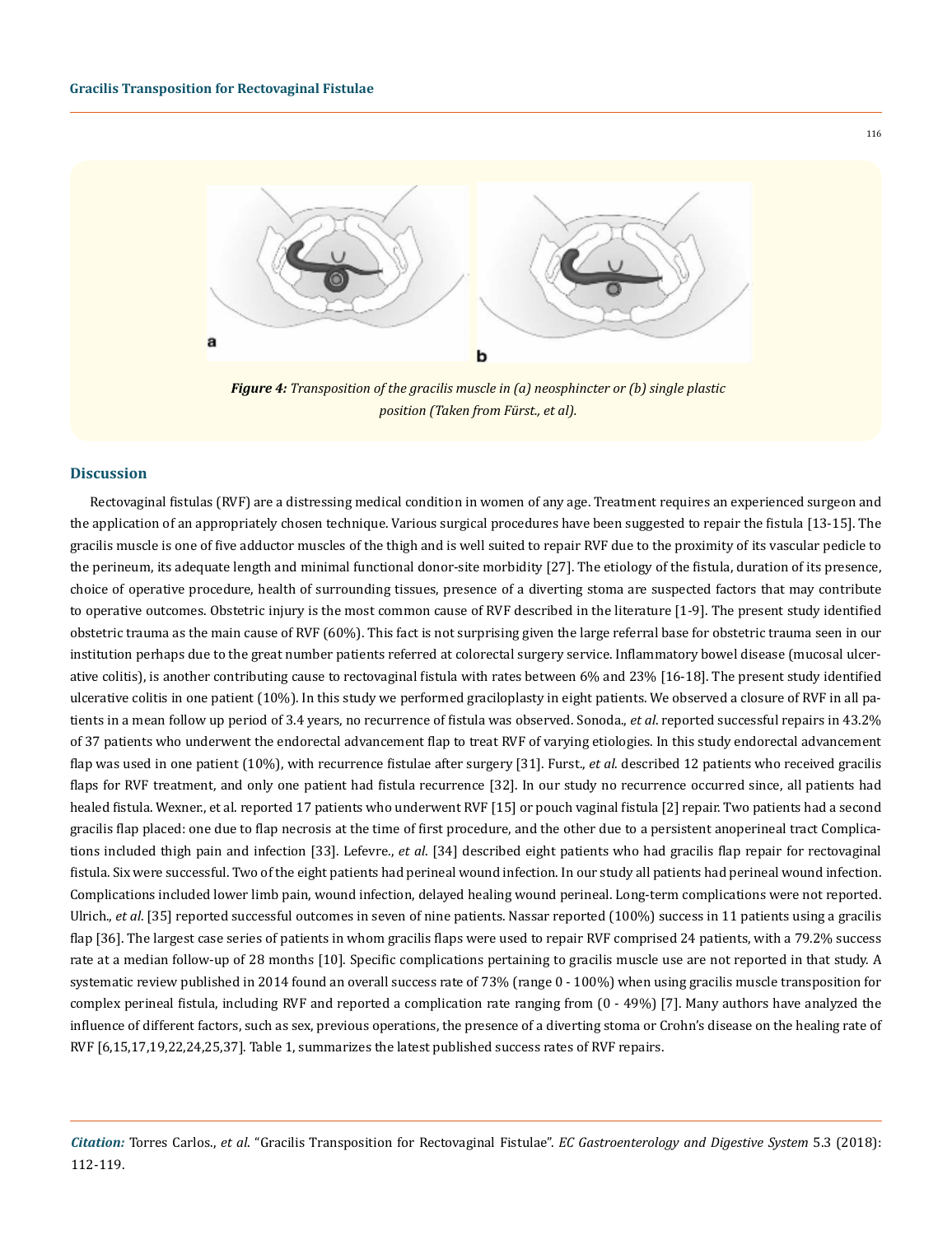| <b>Author</b> | Year | N <sub>o</sub> | <b>Stoma</b> | Stoma reversal | Success after/reversal | Mean/media age   | <b>F/U</b> month |
|---------------|------|----------------|--------------|----------------|------------------------|------------------|------------------|
| <b>Torres</b> | 2016 | 10             | 10           | 10             | 10 (100%)              | $37.4(21-62)$    | $19(8-24)$       |
| Maeda         | 2011 | 18             | 18           |                |                        | $33(17-59)$      | $64(25 - 123)$   |
| Nassar        | 2011 | 11             | 11           | 11             | 11(100%)               | $33(17-59)$      | $64(25-123)$     |
| Lefevre       | 2009 | 8              | 7            | 5              | $5(100\%)$             | $39(26-63)$      | $28(4-55)$       |
| Ulrich        | 2009 | 35             | 35           | 35             | 33 (94%)               | $58(38-78)$      | $28(6-60)$       |
| Wexner        | 2008 | 53             | 37           |                |                        | 58.6 $(16 - 81)$ | 3                |
| Furst         | 2007 | 12             | 12           | 11             | 11 (100%)              | $38(24 - 47)$    | 40.8             |
| Schaden       | 2007 | 5              |              |                |                        | $40.4(33-51)$    | $19.6(12 - 43)$  |
| 0omen         | 2007 | 7              |              |                |                        |                  |                  |
| Zmora         | 2006 | 9              | 9            | 7              | $7(100\%)$             | $46.4(30-64)$    | $26(9 - 74)$     |
| Rabau         | 2006 | 10             | 10           | 8              | 8 (100%)               |                  | 26               |

| Table 1: Success rates for RVF by gracilis muscle transposition. |  |  |
|------------------------------------------------------------------|--|--|
|------------------------------------------------------------------|--|--|

# **Conclusions**

The gracilis muscle transposition technique has a high success rate in the repair of fistulas between the rectum and vagina arising from various etiologies. It is effective after failed previous repairs, given the high success rate and low complication rate. Gracilis transposition in the treatment of recurrent RVF for trauma pelvic, had excellent short-term results in our series. In addition, graciloplasty can successfully reconstruct a perineal defect and previous repairs and is a useful and effective method for the treatment of RVF, is associated with low complication and high success, effective secondary in patient with fecal incontinence.

# **Bibliography**

- 1. Andreas Ommer., *et al*[. "German S3-Guideline: Rectovaginal fistula".](https://www.ncbi.nlm.nih.gov/pmc/articles/PMC3525883/) *GMS German Medical Science* 10 (2012): Doc15.
- 2. [Tsang CB and Rothenberger DA. "Rectovaginal fistulas. Therapeutic options".](https://www.ncbi.nlm.nih.gov/pubmed/9092120) *Surgical Clinics of North America* 77.1 (1997): 95-114.
- 3. Bernstein M. "Rectovaginal fistula". In: John L. Cameron, ed: Current Surgical Therapy. 6<sup>th</sup> edition, St. Louis, Mosby (1998): 294-298.
- 4. [United Nations Population Fund. Obstetric Fistula \(2015\).](http://www.unfpa.org/obstetric-fistula)
- 5. Homsi R., *et al*[. "Episiotomy: risks of dehiscence and rectovaginal fistula".](https://www.ncbi.nlm.nih.gov/pubmed/7885655) *Obstetrical and Gynecological Survey* 49.12 (1994): 803-808.
- 6. Senatore PJ. "Anovaginal fistulae". *[Surgical Clinics of North America](https://www.ncbi.nlm.nih.gov/pubmed/7985071)* 74.6 (1994): 1361-1375.
- 7. [Bahadursingh AM and Longo WE. "Colovaginal fistulas. Etiology and management".](https://www.ncbi.nlm.nih.gov/pubmed/12953321) *Journal of Reproductive Medicine* 48.7 (2003): [489-495.](https://www.ncbi.nlm.nih.gov/pubmed/12953321)
- 8. Saclarides TJ. "Rectovaginal fistula". *[Surgical Clinics of North America](https://www.ncbi.nlm.nih.gov/pubmed/12516853)* 82.6 (2002): 1261-1272.
- 9. Genadry RR., *et al*. "Complex obstetric fistulas". *[International Journal of Gynecology and Obstetrics](https://www.sciencedirect.com/science/article/pii/S0020729207003761)* 99.1 (2007): S51-S56.
- 10. Pinto RA., *et al*[. "Are there predictors of outcome following rectovaginal fistula repair?"](https://www.ncbi.nlm.nih.gov/pubmed/20706066) *Diseases of the Colon and Rectum* 53.9 (2010): [1240-1247.](https://www.ncbi.nlm.nih.gov/pubmed/20706066)
- 11. Zmora O., *et al*[. "Gracilis muscle transposition for iatrogenic rectourethral fistula".](https://www.ncbi.nlm.nih.gov/pubmed/12677143) *Annals of Surgery* 237.4 (2003): 483-487.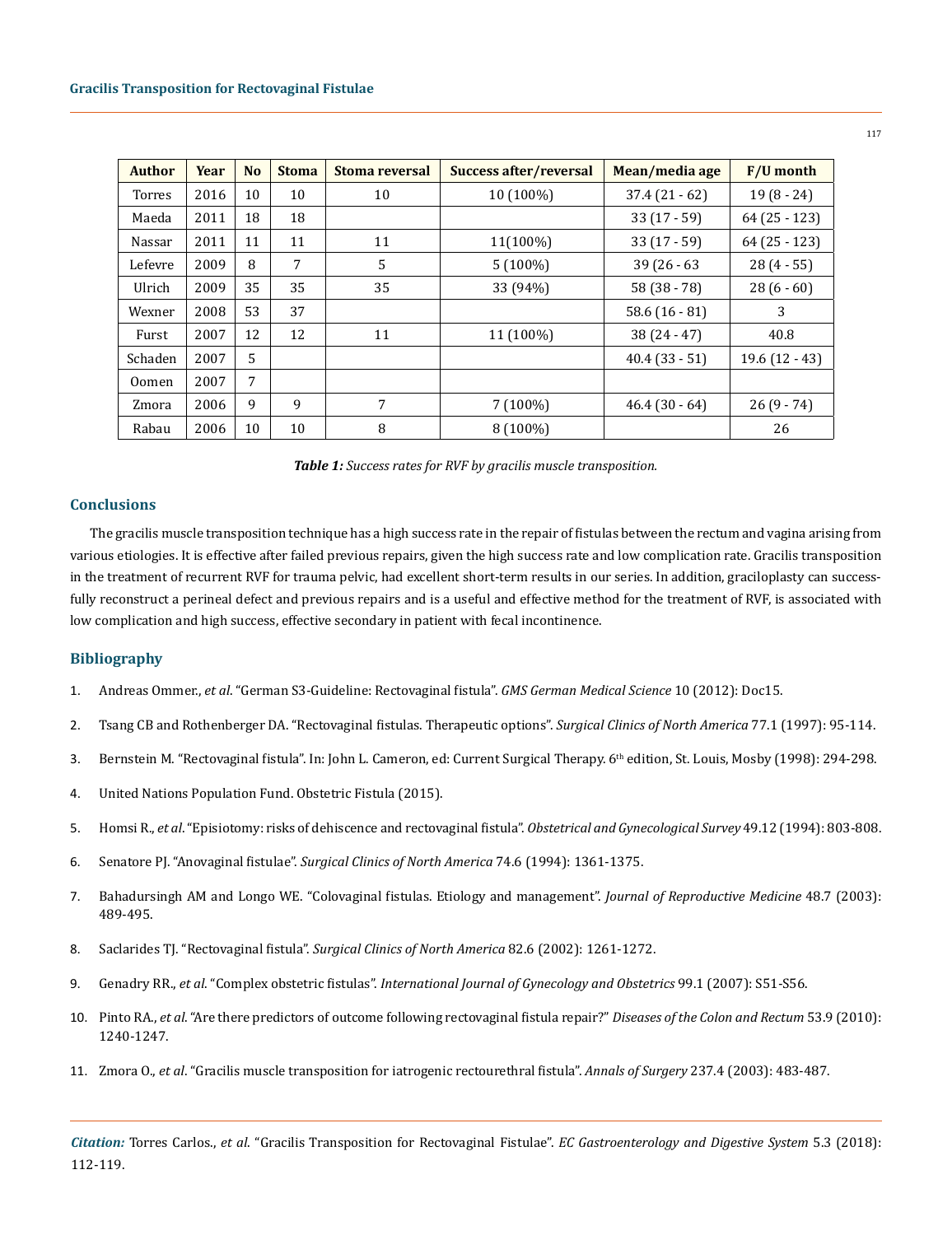- 12. Boushey RP., *et al*[. "Surgical management of acquired rectourethral fistula, emphasizing the posterior approach".](https://www.ncbi.nlm.nih.gov/pubmed/9627552) *Canadian Journal of Surgery* [41.3 \(1998\): 241-244.](https://www.ncbi.nlm.nih.gov/pubmed/9627552)
- 13. [Nyam DC and Pemberton JH. "Management of iatrogenic rectourethral fistula".](https://www.ncbi.nlm.nih.gov/pubmed/10458120) *Diseases of the Colon and Rectum* 42.8 (1999): 994- [997.](https://www.ncbi.nlm.nih.gov/pubmed/10458120)
- 14. Hudson CN. "Rectovaginal and other fistulae between the intestine and genital tract". In: Fob C, Smith R, eds. Operative surgery: colon, rectum and anus. 3rd edition. Boston: Butterworths (1997).
- 15. MacRae HM., *et al*[. "Treatment of rectovaginal fistulas that has failed previous repair attempts".](https://www.ncbi.nlm.nih.gov/pubmed/7656738) *Diseases of the Colon and Rectum* 38.9 [\(1995\): 921-925.](https://www.ncbi.nlm.nih.gov/pubmed/7656738)
- 16. Stirnemann H. "Treatment of recurrent recto-vaginal fistula by interposition of a gluteus maximus muscle flap". *American Journal of Proctology* 20 (1969): 52-54.
- 17. Goldaber KG., *et al*[. "Postpartum perineal morbidity after fourth-degree perineal repair".](https://www.ncbi.nlm.nih.gov/pubmed/8438915) *American Journal of Obstetrics and Gynecology* [168.2 \(1993\): 489-493.](https://www.ncbi.nlm.nih.gov/pubmed/8438915)
- 18. Brown HW., *et al*[. "Lower reproductive tract fistula repairs in inpatient US women, 1979-2006".](https://www.ncbi.nlm.nih.gov/pubmed/22278712) *International Urogynecology Journal*  [23.4 \(2012\): 403-410.](https://www.ncbi.nlm.nih.gov/pubmed/22278712)
- 19. Delancey JO., *et al*[. "Surgical approaches to postobstetrical perineal body defects \(rectovaginal fistula and chronic third and fourth](https://www.ncbi.nlm.nih.gov/pubmed/20142650)degree lacerations)". *[Clinical Obstetrics and Gynecology](https://www.ncbi.nlm.nih.gov/pubmed/20142650)* 53.1 (2010): 134-144.
- 20. Khanduja KS., *et al*[. "Reconstruction of rectovaginal fistula with sphincter disruption by combining rectal mucosal advancement flap](https://www.ncbi.nlm.nih.gov/pubmed/10566531)  and anal sphincteroplasty". *[Diseases of the Colon and Rectum](https://www.ncbi.nlm.nih.gov/pubmed/10566531)* 42.11 (1999): 1432-1437.
- 21. [Zacharin RF. "Grafting as a principle in the surgical management of vesicovaginal and rectovaginal fistulae".](https://www.ncbi.nlm.nih.gov/pubmed/6930245) *Australian and New Zea[land Journal of Obstetrics and Gynaecology](https://www.ncbi.nlm.nih.gov/pubmed/6930245)* 20.1 (1980): 10-17.
- 22. [Jorge JM and Wexner SD. "Etiology and management of fecal incontinence".](https://www.ncbi.nlm.nih.gov/pubmed/8416784) *Diseases of the Colon and Rectum* 36.1 (1993): 77-97.
- 23. Parks AG., *et al*[. "A method of treating post-irradiation rectovaginal fistulas".](https://www.ncbi.nlm.nih.gov/pubmed/656762) *British Journal of Surgery* 65.6 (1978): 417-421.
- 24. [Byron RL Jr and Ostergord DR. "Sartorius muscle interposition for the treatment of the radiation-induced vaginal fistula".](https://www.ncbi.nlm.nih.gov/pubmed/5777694) *American [Journal of Obstetrics and Gynecology](https://www.ncbi.nlm.nih.gov/pubmed/5777694)* 104.1 (1969): 104-107.
- 25. Ryan JA Jr., *et al*[. "Gracilis muscle flap for closure of rectourethral fistula".](https://www.ncbi.nlm.nih.gov/pubmed/458977) *Journal of Urology* 122.1 (1979): 124-125.
- 26. [Corman ML. "Management of fecal incontinence by gracilis muscle transposition".](https://www.ncbi.nlm.nih.gov/pubmed/467190) *Diseases of the Colon and Rectum* 22.5 (1979): [290-292.](https://www.ncbi.nlm.nih.gov/pubmed/467190)
- 27. [Chuang D. "Gracilis Flap. Flaps and Reconstructive Surgery". S. M. Fu-Chan Wei, Elsevier Health Sciences 1 \(2009\): 395-408.](https://www.elsevier.com/books/flaps-and-reconstructive-surgery/wei/978-0-7216-0519-7)
- 28. Greenstein AJ., *et al*[. "Crohn's disease of the colon. Fistula in Crohn's disease of the colon, classification presenting features and man](https://www.ncbi.nlm.nih.gov/pubmed/4440674)agement in 63 patients". *[American Journal of Gastroenterology](https://www.ncbi.nlm.nih.gov/pubmed/4440674)* 62.5 (1974): 419-429.
- 29. Baig MK., *et al*. "Simple rectovaginal fistulas". *[International Journal of Colorectal Disease](https://www.ncbi.nlm.nih.gov/pubmed/11151438)* 15.5-6 (2000): 323-327.
- 30. Zimmerman DD., *et al*[. "The outcome of transanal advancement flap repair of rectovaginal fistulas is not improved by an additional](https://www.ncbi.nlm.nih.gov/pubmed/12077640)  labial fat flap transposition". *[Techniques in Coloproctology](https://www.ncbi.nlm.nih.gov/pubmed/12077640)* 6.1 (2002): 37-42.

118